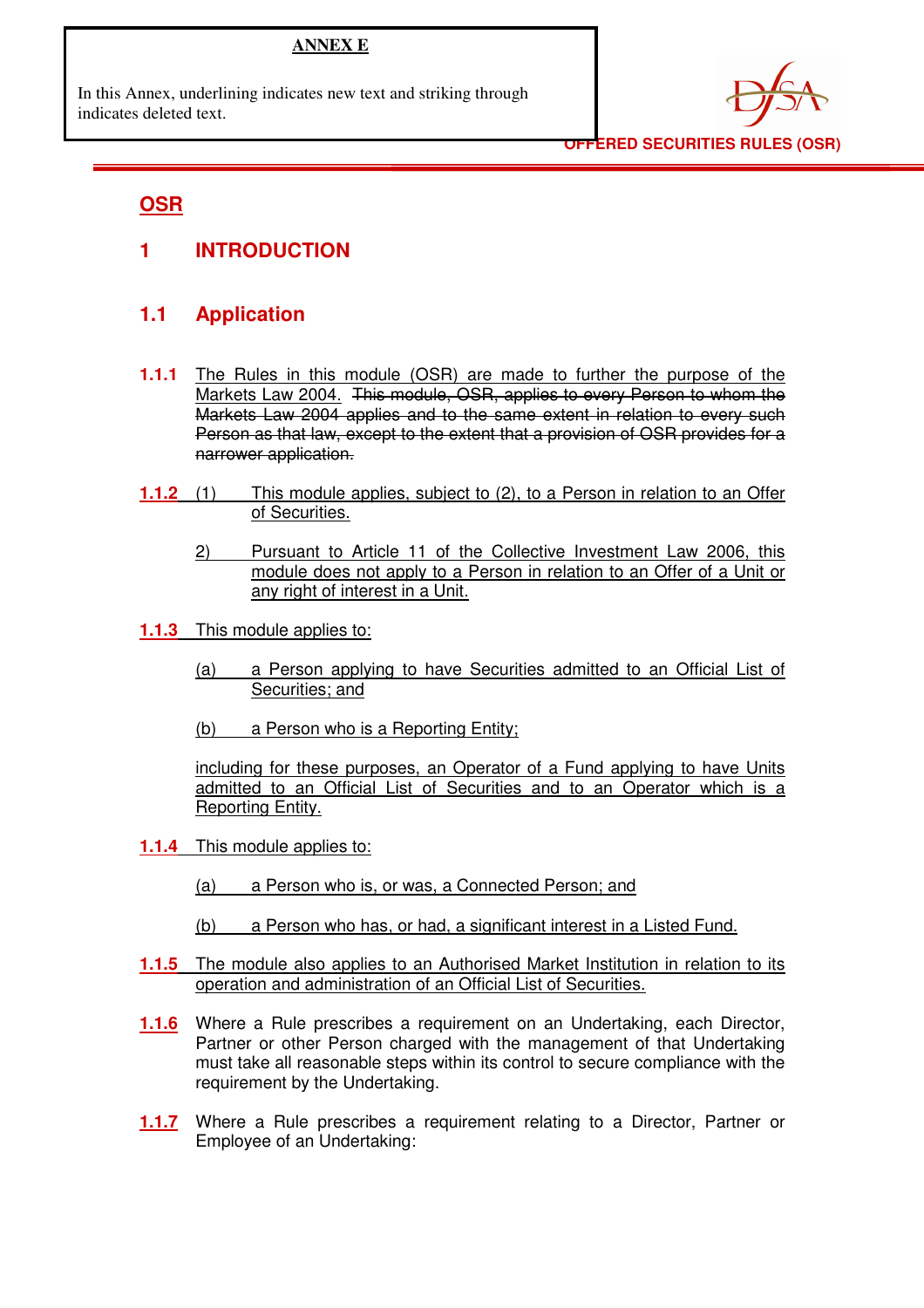

- (a) the Director, Partner or Employee, as the case may be, is bound to take all reasonable steps within his control to secure compliance with the requirement; and
- (b) the Undertaking must take all reasonable steps to ensure compliance with the requirement by the Director. Partner or Employee.

## **1.2 Overview of Module**

**Guidance**

**Units and Listed Units** 

………………………………………

10 Article 12 of the Markets Law 2004 provides as follows:

"The application of this Part 3 and any Offered Securities Rules made for the purpose of this Part is subject to any provision of a DIFC collective investment law or of any rules made for the purpose of that law which may govern the offer of Securities comprised of units or shares in a collective investment fund or any rights or interests in such units or shares".

- 11. Article 11 of the Collective Investment Law 2006 provides as follows:
	- (1) Subject to Article 11(2), the Markets Law 2004 applies to the offer, issue or sale of a Unit or any right or interest in a Unit.
	- (2) Part 3 of the Markets Law 2004 and the Offered Securities Rules made for the purpose of that Part do not apply to the offer, issue or sale of a Unit or any right or interest in a Unit.
- 12. Article 12 of the Collective Investment Law 2006 defines what an Offer is for the purposes of that Law in relation to the Units of Funds. It also prescribes the circumstances in which such an Offer is to be construed as being made "in the DIFC" and also "from the DIFC". Consequently, all the provisions in this module (OSR) relating to Offers do not apply to a Fund or its Operator. The provisions relating to Offers concerning Funds, both Foreign Funds and Domestic Funds, are set out in the conduct of business module (COB).
- 13. Accordingly, chapters 2 to 6 of this module inclusive do not apply to a Person in respect of Offers of Securities which are Units.
- 14. However, the other provisions of OSR do apply to a Fund in relation to the listing of Units, Listed Funds and to Operators which are Reporting Entities. Consequently, chapters 7 to 13 of this module apply as appropriate in relation to Funds and Operators.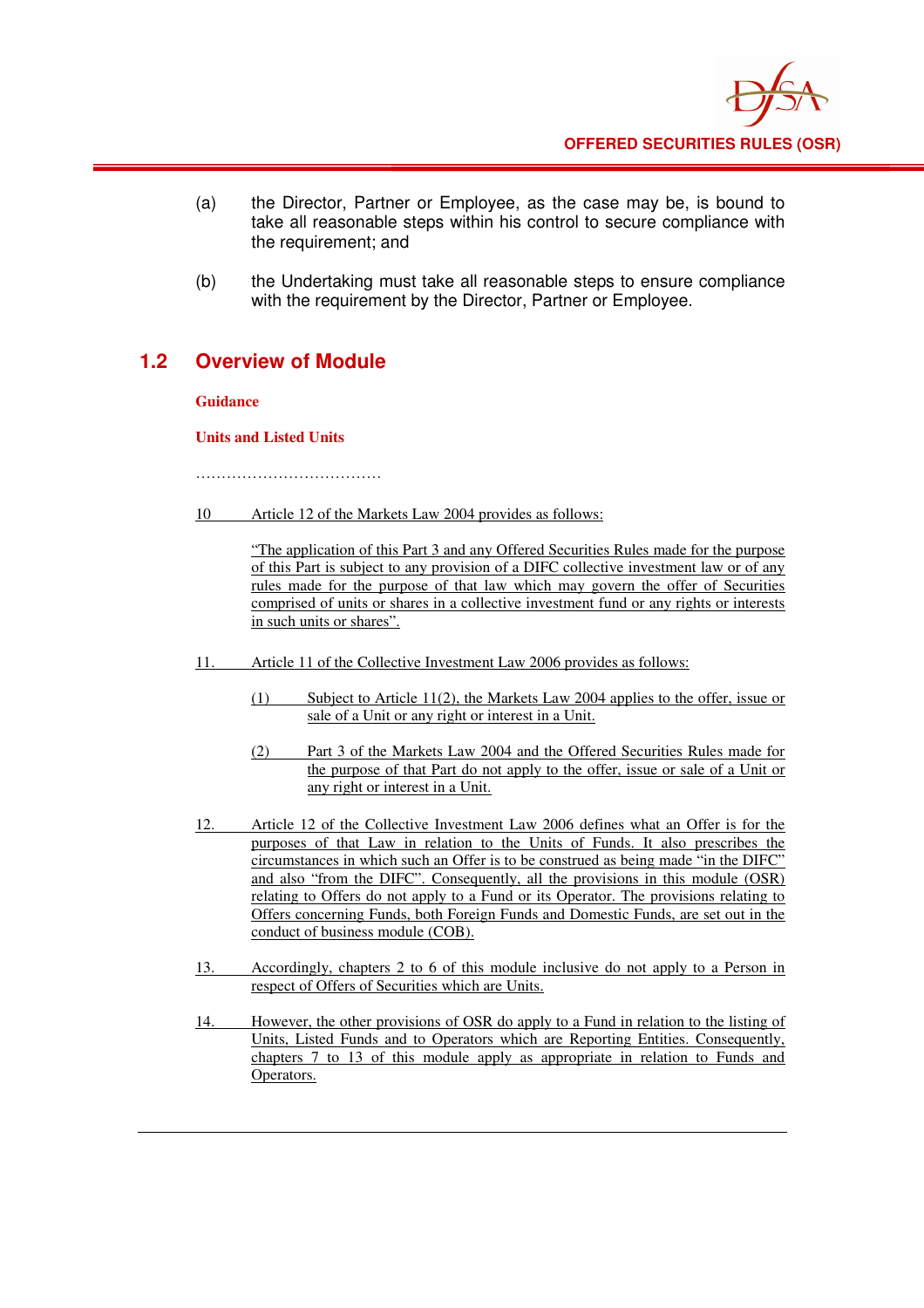

# **2 OFFERS OF SECURITIES**

## **2.1 Application**

**2.1.1** This chapter applies to a Person in relation to an Offer of Securities in accordance with Rule 1.1.2. This chapter applies to every Person to whom the Markets Law 2004 applies and to the same extent in relation to every such Person as that law.

### **2.2 Offers**

#### **Guidance**

Article 13(1) of the Markets Law 2004 reads as follows:

- "(1) A person is to be regarded as making an offer of Securities if he:
	- (a) makes an offer which, if accepted, would give rise to a contract for the issue of Securities by him or by another person with whom he has made arrangements for the issue of Securities; or
	- (b) makes an offer or invitation in relation to an issue or sale of Securities in circumstances prescribed by the Offered Securities Rules.''
- **2.2.1** (1) The DFSA, for the purposes of Article 13(1)(b) of the Markets Law 2004, prescribes the following activities, in relation to a sale of Securities, as constituting an Offer:
	- (a) (i) where a Person makes an offer to another Person which, if accepted, would give rise to a contract for the sale of Securities by him or by another Person with whom he has made arrangements for the sale of Securities; or
		- (ii) where a Person (the 'first Person') invites another Person to make an offer which, if accepted by the first Person, would give rise to a contract for the sale of Securities by him or by another Person with whom he has made arrangements for the sale of Securities; and
	- (b) the offer or invitation is a financial promotion of the Securities.
	- (2) For the purposes of  $(1)$ :  $(a)$  a Admitting a Security or having a Security admitted to an Official List of Securities does not amount to an invitation or an offer for the purposes of  $(1)(a)(i)$  and  $(ii)$ ".; and
		- (b) an invitation or offer of a Unit by an Authorised Firm does not amount to an Offer.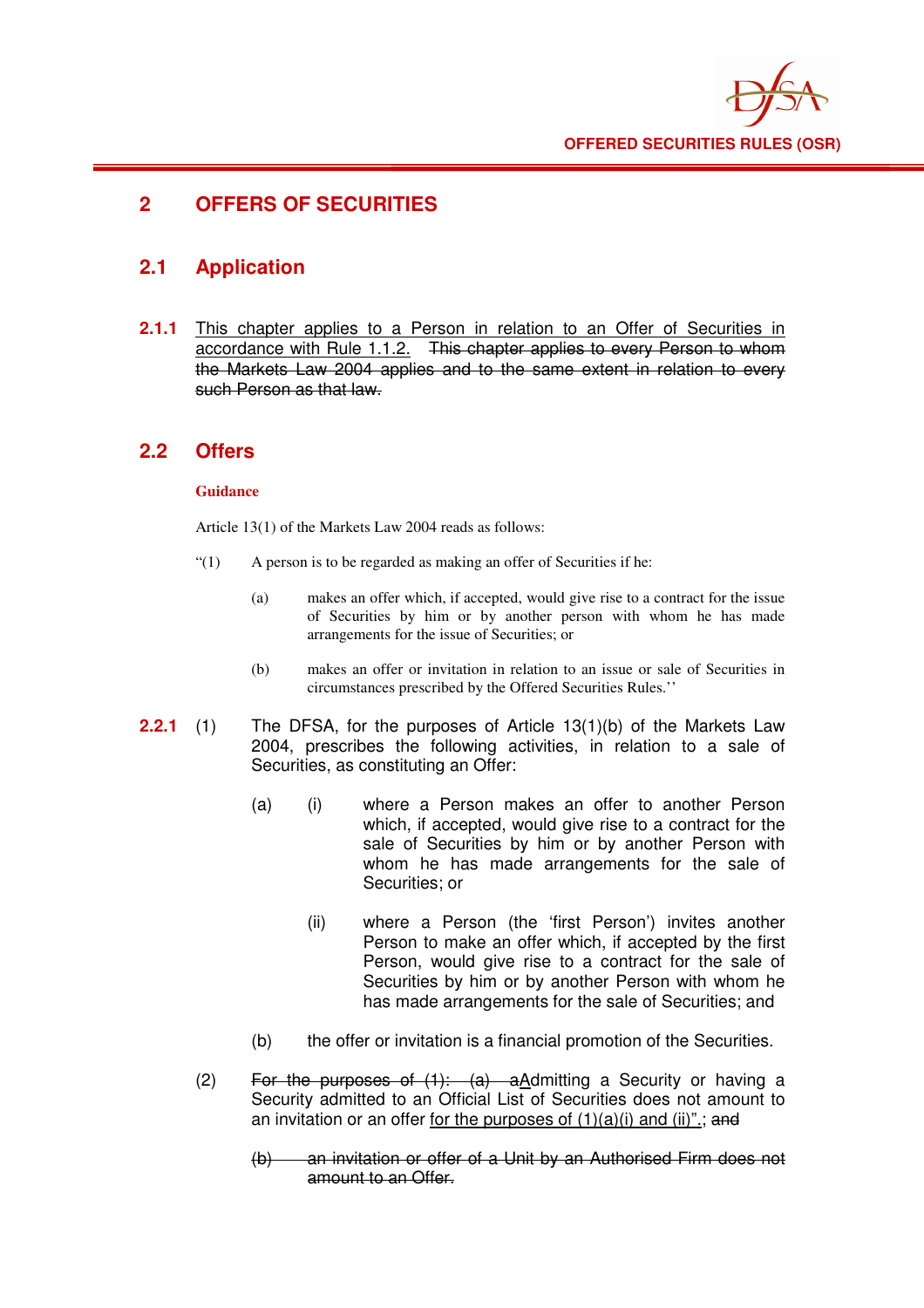

- (3) In (1) a financial promotion is an advertisement or any other form of promotion or marketing inviting a Person to:
	- (a) enter into an agreement;
	- (b) offer to enter into an agreement; or
	- (c) exercise any rights conferred by a Security;

to acquire, dispose of, underwrite or convert a Security.

- (4) In (3) the financial promotion may be communicated in any manner including, but not limited to, the following:
	- (a) orally;
	- (b) electronically; or
	- (c) in writing.
- (5) For the purposes of (1) and (3) where a Reporting Entity discloses information in accordance with the requirements of OSR, disclosure of such information is not a financial promotion provided the disclosure of the information does not:
	- (a) include an express invitation or offer; or
	- (b) expressly encourage a Person;

to engage in any of the activities specified in (3)(a), (b) or (c).

#### **Guidance**

1. The exception in Rule 2.2.1(2)(b) is of a temporary nature and will be in effect until the relevant collective investment legislation is in force. The effect of this exception is that an Offer of a Unit by a Person who is an Authorised Firm is not subject to the OSR. However, an Offer of a Unit by an Authorised Firm is governed under other provisions of the DFSA Rulebook, in particular, the Rules in COB. Conversely, the Offer of a Unit by a Person other than an Authorised Firm will be governed by OSR.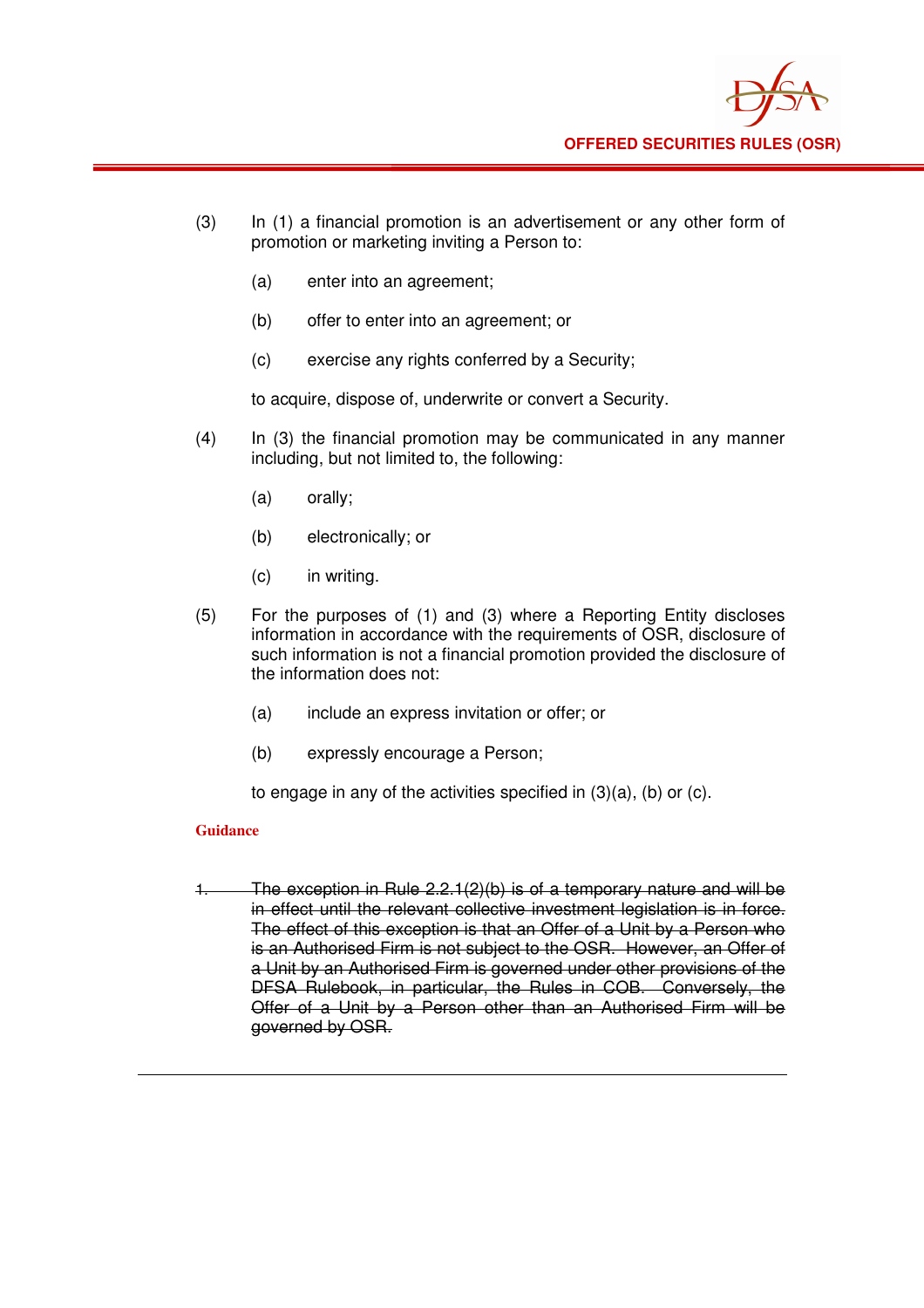

# **2.3 Prohibition on offers**

#### **Guidance**

1. Article 13(2) of the Markets Law 2004 sets out the prohibition on Offering Securities in the DIFC as follows:

"A person shall not make an offer of Securities in the DIFC unless the offer of Securities is made by way of an Exempt Offer or Prospectus Offer in accordance with this Part and the Offered Securities Rules."

- 2. Article 13(2) refers to Exempt Offers and these are dealt with under section 2.4 and chapter 3 of this module.
- 3. Article 13(2) also refers to Prospectus Offers and these are dealt with under section 2.5 and chapter 4 of this module.
- 4. Article 13(4) prohibits a Person from making an Offer of Securities from the DIFC unless it is in accordance with the Offered Securities Rules. Rules in relation to Offering Securities from the DIFC are set out in section 2.7
- 5. Article 12 of the Markets Law 2004 provides as follows:

"The application of this Part 3 and any Offered Securities Rules made for the purpose of this Part is subject to any provision of a DIFC collective investment law or of any rules made for the purpose of that law which may govern the offer of Securities comprised of units or shares in a collective investment fund or any rights or interests in such units or shares".

- 5. The effect of Rule 1.1.2(2) is that chapters 2 to 6 do not apply to a Person in respect to Offers of Securities which are Units or any rights or interests in such Units.
- 2.3.1 A Person must not Offer Units in or from the DIFC to any Person other than to an Authorised Firm.

#### **Guidance**

- 1. The prohibition will remain in place until such time as a collective investment law and rules are in force and thereby create a regime for Offering Units other than through Authorised Firms in accordance with Rule 2.2.1(2)(b).
- 2. Mere Listing of a Unit would not amount to an offer in accordance with Rule  $2.2.1(2)(a)$ .

See also Guidance note 5 above Rule 2.3.1.

[Added][VER2/08-05]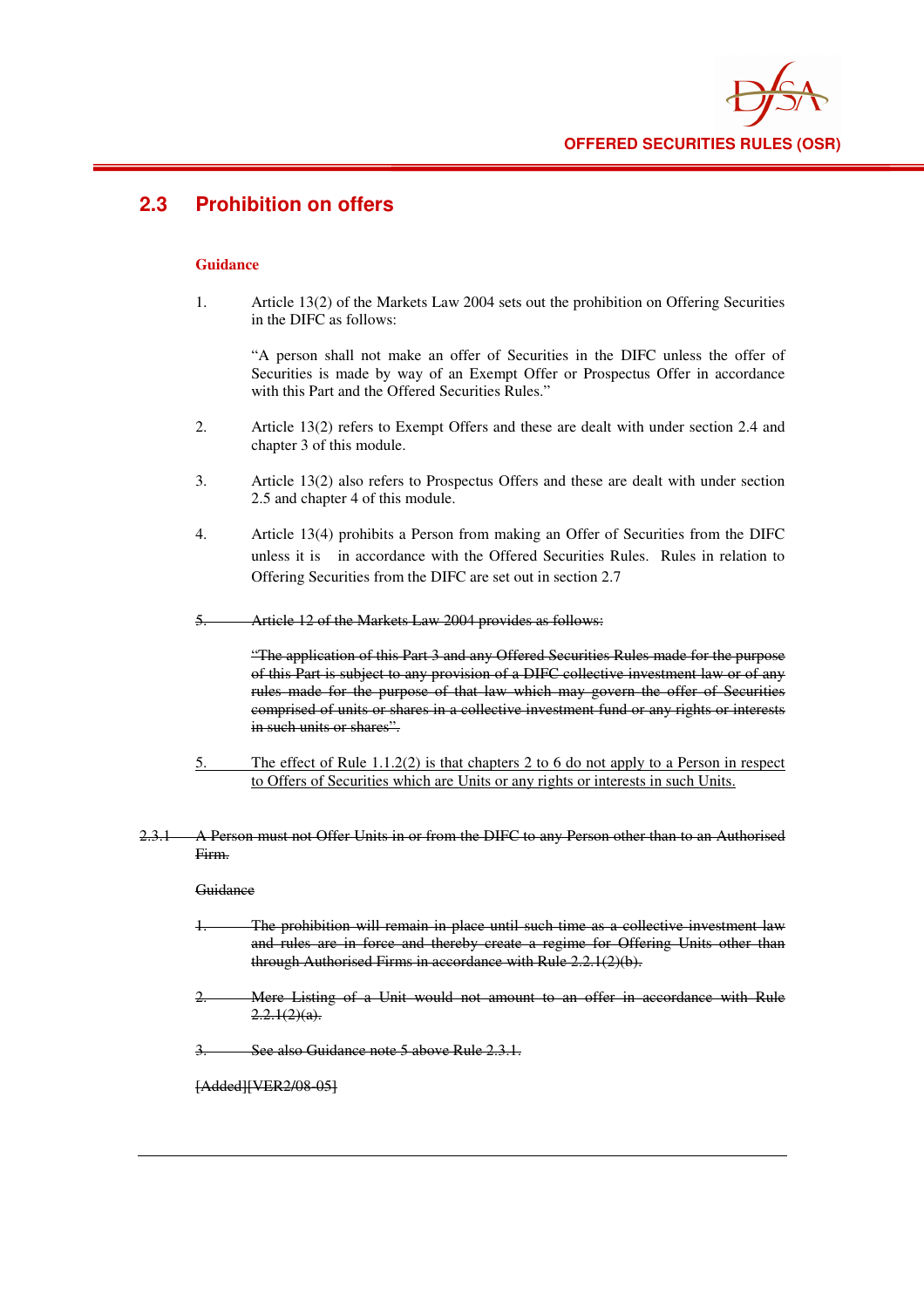

#### **2.4 Exempt offers**

- **2.4.1** (1) The DFSA, for the purposes of Article 14(2)(d) of the Markets Law 2004, prescribes an Offer as an Exempt Offer if where:
	- (a) the Offer satisfies at least one of the following conditions:
		- (i) the Securities are Commercial Paper, certificates of deposit or bills of exchange;
		- (ii) the Offer is made to no more than 50 Offerees in the DIFC in any 12 month period;
		- (iii) the total consideration payable for the Securities does not exceed one million dollars; or
		- (iv) the Securities are Debentures and the minimum consideration which may be paid by any Person for the Securities acquired by him pursuant to the Offer is at least 50 thousand dollars \$50,000; or

(b)...............................................................

### **2.5 Prospectus offers**

- **2.5.1** A Person intending to make a Prospectus Offer in relation to the issue of Securities must be able to satisfy the DFSA before making the Offer that the Governing Body of the Undertaking whose sSecurities are to be offered:
	- (a) is fulfilling or has systems and controls to enable it to comply with any applicable requirements set out in App2 and App4; and [Amended][VER2/08-05]
	- (b) has obtained all the necessary consents from the holders of Securities in accordance with App3.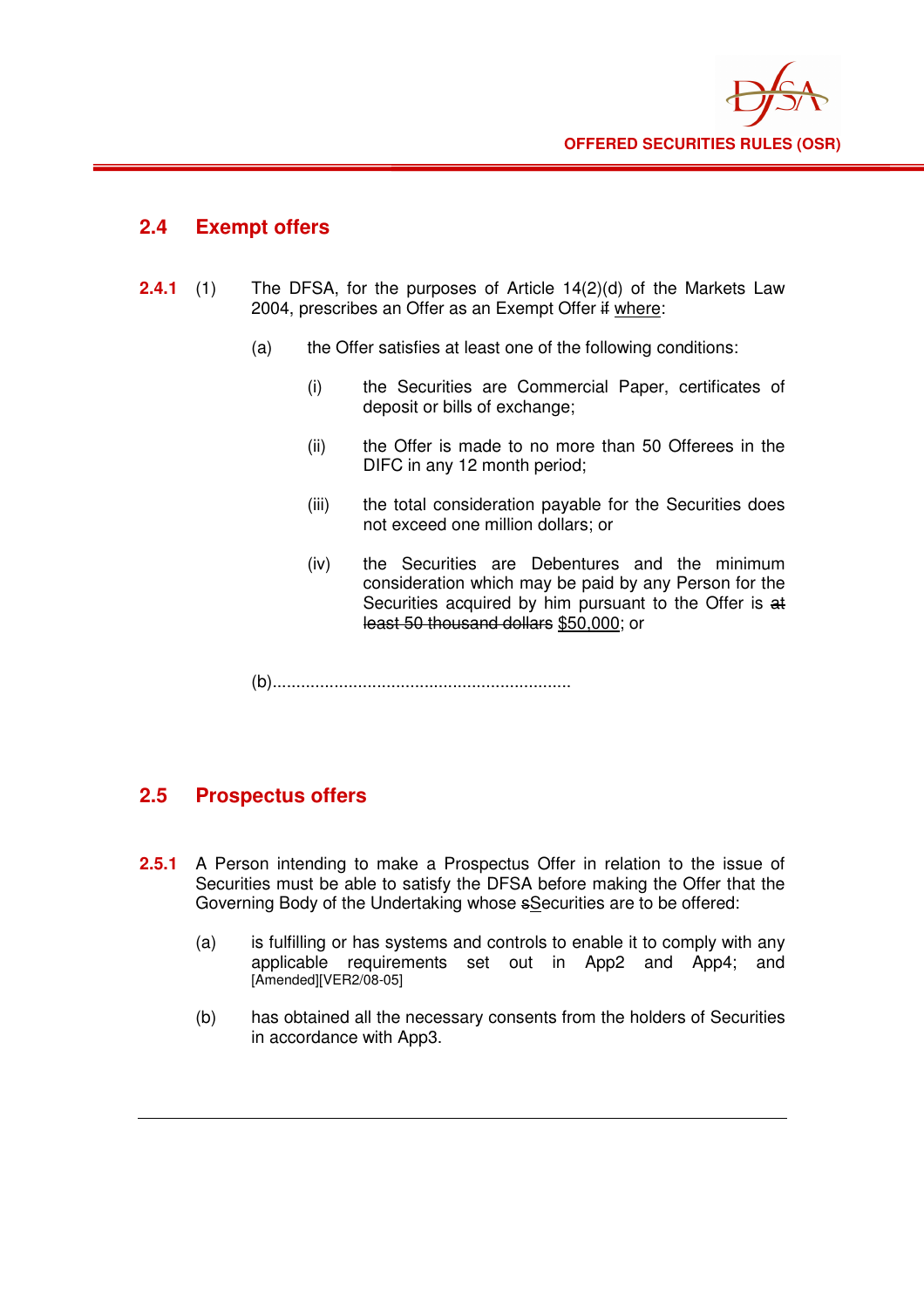

## **5 PROSPECTUS REQUIREMENTS**

## **5.1 Application**

- **5.1.1** (1) Sections 5.1 to 5.5 apply to an Offeror who is required under chapter 4 to file a Prospectus with the DFSA.
	- (2) Sections 5.1 and 5.6 apply to a Reporting Entity other than a Reporting Entity which is an Operator of a Fund.

# **7 LISTED SECURITIES**

#### **7.1 Application**

- **7.1.1** (1) This chapter applies to:
	- (a) a Person applying to have Securities admitted to an Official List of Securities;
	- (b) a Reporting Entity with Securities admitted to an Official List of Securities; and
	- (c) an Authorised Market Institution in relation to its operation and administration of an Official List of Securities.
	- $(2)$  For the purposes of  $(1)(a)$ , this chapter applies, to the extent shown in Rule 7.1.2, to an Operator of a Fund applying to have the Units of its Fund admitted to an Official List of Securities.
	- (3) For the purposes of (1)(b), this chapter applies to an Operator of a Listed Fund.

#### **Guidance**

……………………………………………………….

4. The effect of Rule 1.1.3 is that this chapter, and those that follow which are relevant, apply to an Operator applying to have Units admitted to an Official List of Securities and to a Reporting Entity with Units admitted to an Official List of Securities, that is, the Operator of a Listed Fund.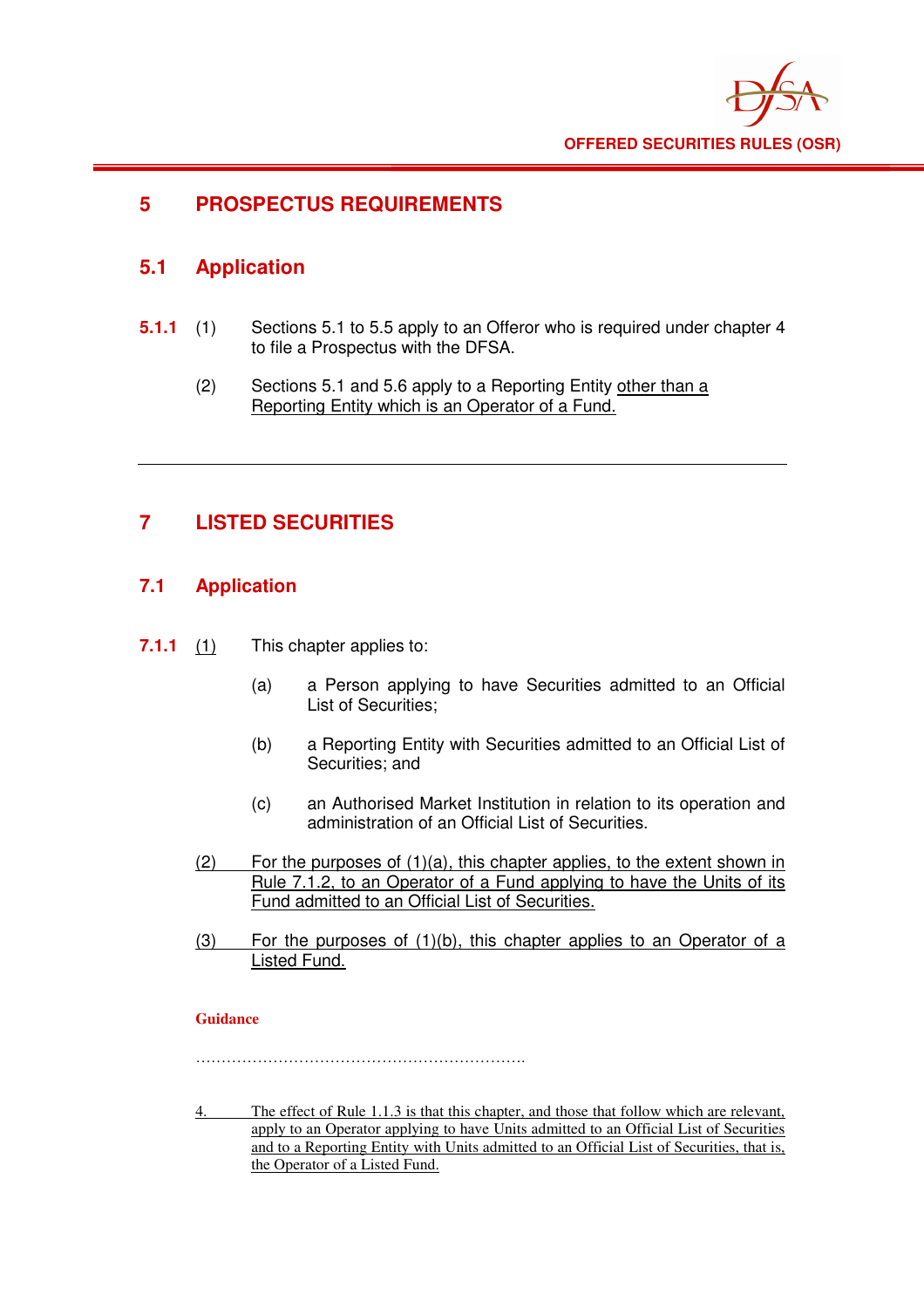

- **7.1.2** (1) The Units of a Domestic Private Fund, cannot be listed on an Authorised Market Institution.
	- (2) The Units of a Foreign Fund, which are Offered, issued or sold only by means of private placement, cannot be listed on an Authorised Market Institution.
	- (3) In addition to the restrictions in (2), where a Foreign Fund is a Property Fund in respect of which 60% or more of the Fund's assets comprise Real Property, it may be listed on an Authorised Market Institution but only if the Fund is a closed-ended investment vehicle.

# **8 OBLIGATIONS OF REPORTING ENTITIES**

## **8.1 Application**

**8.1.1** This chapter applies to a Reporting Entity.

#### **Guidance**

....................................

**8.1.2** In relation to a Fund, the Operator of the Fund is the Reporting Entity.